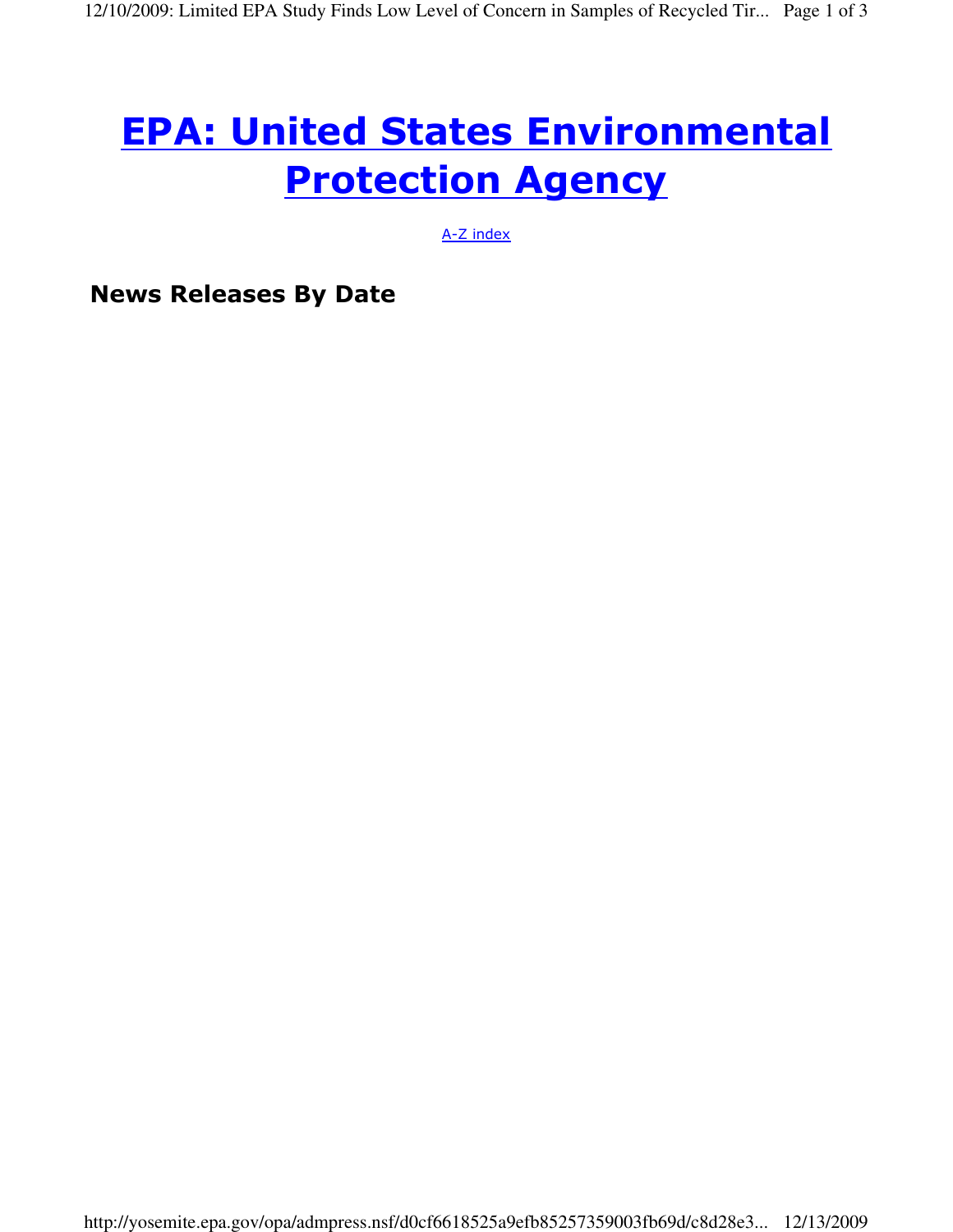## Limited EPA Study Finds Low Level of Concern in Samples of Recycled Tires from Ballfield and Playground Surfaces

Release date: 12/10/2009

Contact Information: Dale Kemery kemery.dale@epa.gov 202-564-7839 202-564-4355

#### **FOR IMMEDIATE RELEASE**

December 10, 2009

**WASHINGTON** - The U.S. Environmental Protection Agency has released results of a limited field monitoring study of artificial-turf playing fields and playgrounds constructed with recycled tire material or tire crumb. The study was intended to gain experience conducting field monitoring of recreational surfaces that contain tire crumb. EPA will use the information to help determine possible next steps to address questions regarding the safety of tire crumb infill in recreational fields.

"The limited data EPA collected during this study, which do not point to a concern, represent an important addition to the information gathered by various government agencies," said Peter Grevatt, director of EPA's Office of Children's Health Protection. "The study will help set the stage for a meeting this spring, where EPA will bring together officials from states and federal agencies to evaluate the existing body of science on this topic and determine what additional steps should be taken to ensure the safety of kids who play on these surfaces."

Recycled tire material, or "tire crumb," is used in many applications, including as a component in synthetic turf fields and playground installations. In response to concerns raised by the public, EPA conducted a limited "scoping study" of tire crumb, which consisted of collecting air and wipe samples at three locations near EPA laboratories at Raleigh, N.C., Athens, Ga., and Cincinnati, Ohio. Sampling also was conducted in the Washington, D.C. area.

The limited study, conducted in August through October 2008, found that the concentrations of materials that made up tire crumb were below levels considered harmful. However, given the limited nature of the study (limited number of constituents monitored, sample sites, and samples taken at each site) and the wide diversity of tire crumb material, it is not possible, without additional data, to extend the results beyond the four study sites to reach more comprehensive conclusions.

The study confirmed that most of the methods tested were accurate, reproducible and appropriate for measuring concentrations of tire crumb constituents and therefore can be used in future studies.

### **Study findings**

- Particulate matter, metals and volatile organic compound concentrations were measured in the air samples and compared with areas away from the turf fields (background levels). The levels found in air samples from the artificial turf were similar to background levels.
- No tire-related fibers were observed in the air samples.
- All air concentrations of particulate matter and lead were well below levels of concern.
- More than 90 percent of the lead in the tire crumb material was tightly bound and unavailable for absorption by users of the turf fields.